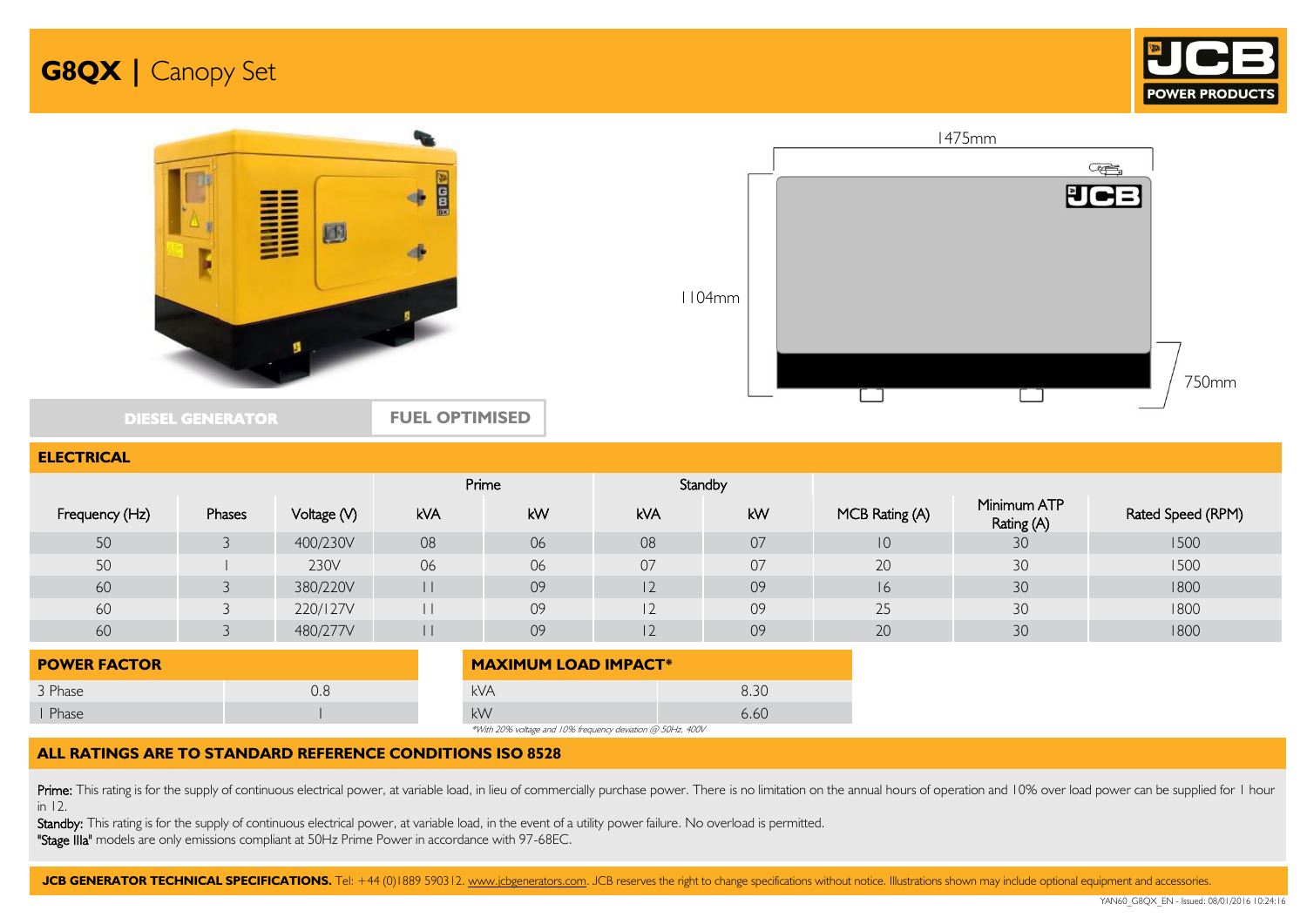

### **CANOPY/SKID**

| Lockable Maintenance Access Doors |             |                  |                    |           |
|-----------------------------------|-------------|------------------|--------------------|-----------|
| Control Panel Viewing Window      |             |                  |                    |           |
| <b>Fork Pockets</b>               |             |                  |                    |           |
| Single Lift Point                 |             |                  |                    | $\times$  |
| Rental Sledging Base              |             |                  |                    | $\times$  |
| Bunding                           |             |                  |                    |           |
| Open Frame                        |             |                  |                    | $\times$  |
| <b>Bund Level Indicator</b>       |             |                  |                    | $\Lambda$ |
| 50mm Rock Wool Sound Insulation   |             |                  |                    |           |
| Yellow Paint                      |             |                  |                    |           |
| <b>Red Paint</b>                  |             |                  |                    | Λ         |
| <b>White Paint</b>                |             |                  |                    | $\Lambda$ |
|                                   | Standard: • | Not Available: x | Optional: $\Delta$ |           |

| <b>ALTERNATOR HMI30A2</b>       |                                     |
|---------------------------------|-------------------------------------|
| Poles                           | $\overline{4}$                      |
| <b>Winding Connections</b>      | Star (3Ph) / Parallel (1Ph)         |
| Insulation                      | Class H                             |
| Enclosure                       | IP23                                |
| Exciter System                  | Self-excited, brushless             |
| Voltage Regulator               | A.V.R. (electronic)                 |
| Steady State Voltage Regulation | $+/- 1.0\%$                         |
| Bearing                         | Single Bearing                      |
| Coupling                        | Flexible Disc                       |
| Cooling                         | Direct drive centrifugal blower fan |
| Coating                         | Winding Protection Standard         |

### **STARTING SYSTEM** Starter Motor **1.10** KW 1.10 Battery Capacity **Ah 66** Number of Batteries **1** Auxiliary Voltage **V** 12

| <b>ENGINE</b>                      |                 |                                      |
|------------------------------------|-----------------|--------------------------------------|
|                                    | <b>1500 RPM</b> |                                      |
| Output Rating (PRP)                | kW              | 8.20                                 |
| Output Rating (Standby)            | kW              | 9.00                                 |
|                                    | <b>1800 RPM</b> |                                      |
| Output Rating (PRP)                | kW              | 10.70                                |
| Output Rating (Standby)            | <b>kW</b>       | 11.77                                |
| Manufacturer and Model             |                 | Yanmar 3TNV76GGEH                    |
| Fuel                               |                 | Diesel                               |
| Injection                          |                 | Indirect                             |
| Aspiration                         |                 | Natural                              |
| Cylinders                          |                 | $\overline{3}$                       |
| Bore and Stroke                    | mm              | 76x82                                |
| Displacement                       |                 | 1.116                                |
| Cooling                            |                 | Coolant                              |
| Engine Oil Specification           |                 | SEA 3 class 10W30 / API grade CD, CF |
| Compression Ratio                  |                 | 23.5:1                               |
| Engine Oil Capacity                | L               | 3.50                                 |
| Coolant Capacity                   | L               | 3.70                                 |
| Governor                           |                 | Mechanical                           |
| Air Filter                         |                 | Dry                                  |
| Engine Oil Consumption             | 100% Load       | 0.27 g/kWh                           |
| <b>FUEL SYSTEM</b>                 |                 |                                      |
| Diesel Specification               |                 | <b>EN590</b>                         |
| <b>Standard Fuel Tank Capacity</b> | L               | 23                                   |
| <b>FUEL TANK OPTIONS</b>           |                 |                                      |

|               | Material | Capacity (L) |
|---------------|----------|--------------|
| Standard Tank | Plastic  | 23           |
| Tank Option I | Steel    | 100          |
| Tank Option 2 |          |              |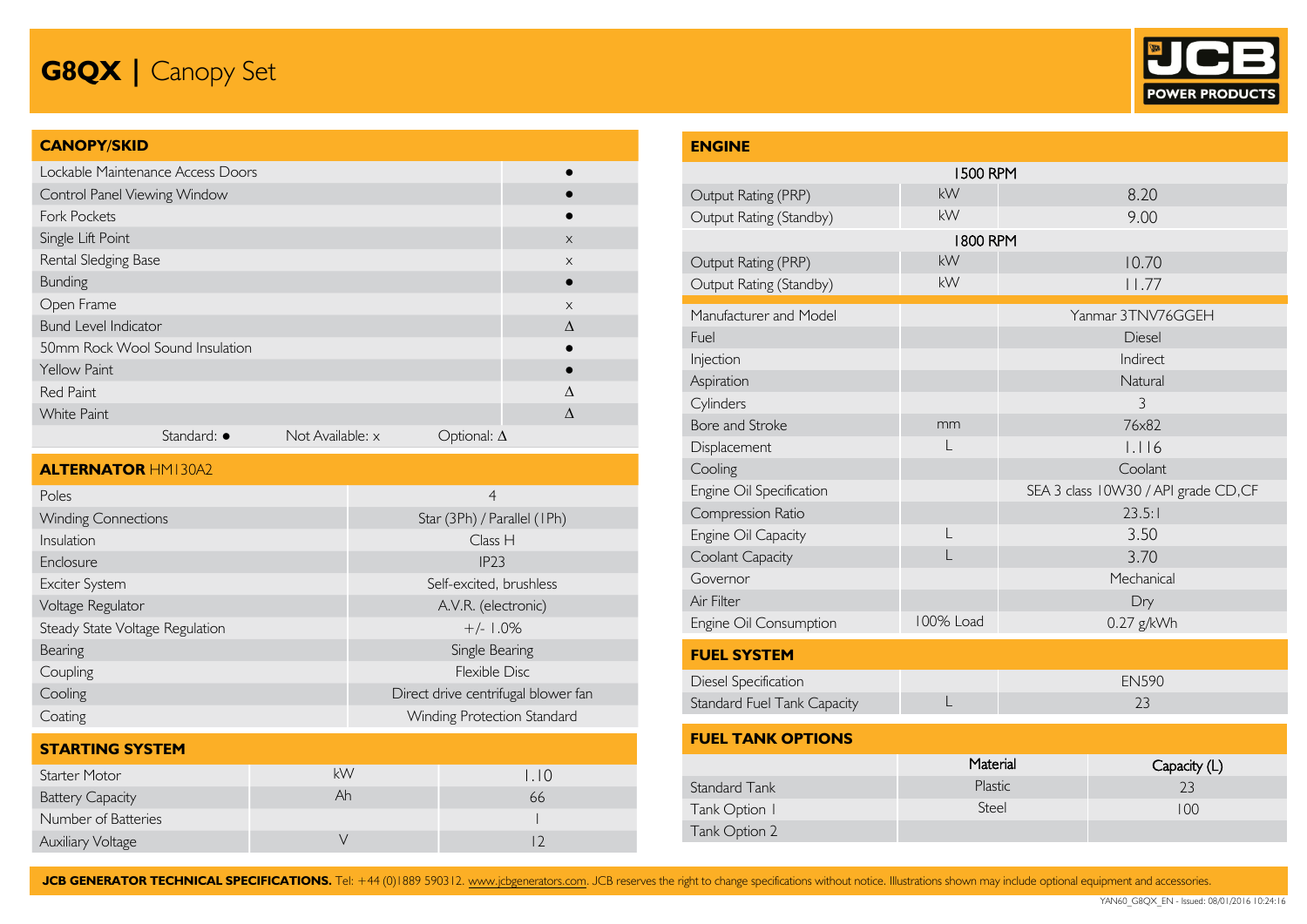

| <b>FUEL CONSUMPTION</b>             |      |                      |       |       |        |
|-------------------------------------|------|----------------------|-------|-------|--------|
| 100% Load Prime                     |      | L/h                  |       |       | 2.62   |
| 75% Load Prime                      |      | L/h                  | 50Hz  |       | 1.98   |
| 50% Load Prime                      |      | L/h                  |       |       | 1.49   |
| 100% Load Standby                   |      | L/h                  |       |       | 2.88   |
| 100% Load Prime                     |      | L/h                  |       |       | 3.20   |
| 75% Load Prime                      |      | L/h                  | 60Hz  |       | 2.45   |
| 50% Load Prime                      |      | L/h                  |       |       | 1.89   |
| 100% Load Standby                   |      | L/h                  |       |       | 3.42   |
| <b>EXHAUST SYSTEM</b>               |      |                      |       |       |        |
| Maximum Temperature 100% Standby    |      | $\circ_{C}$          |       |       | 390.00 |
| Exhaust Gas Flow 100% Standby       |      | $m^3/m$ in           | 50Hz  |       | 2.08   |
| Maximum Allowed Back Pressure       |      | mbar                 |       |       | 9.80   |
| Maximum Temperature 100% Standby    |      | $\circ_{\mathsf{C}}$ |       |       | 425.00 |
| Exhaust Gas Flow 100% Standby       |      | $m^3/m$ in           | 60Hz  |       | 2.60   |
| Maximum Allowed Back Pressure       |      | mbar                 |       |       | 9.80   |
| Exhaust Flange Size                 |      | mm                   |       | 50.00 |        |
| `AIR SYSTEM                         |      |                      |       |       |        |
| Intake Air Flow 100% Standby        |      | $m^3/h$              |       |       | 45.16  |
| Total Cooling Air Flow 100% Standby |      | $m^3/s$              | 50Hz  |       | 0.583  |
| Alternator Fan Airflow              |      | $m^3/s$              |       |       | 0.09   |
| Intake Air Flow 100% Standby        |      | $m^3/h$              |       |       | 54.19  |
| Total Cooling Air Flow 100% Standby |      | $m^3/s$              | 60Hz  |       | 0.693  |
| Alternator Fan Airflow              |      | $m^3/s$              |       |       | 0.108  |
| <b>SOUND PRESSURE (CANOPY ONLY)</b> |      |                      |       |       |        |
| LpA(7m)                             | 50Hz |                      | dB(A) |       | 62     |
| LpA(7m)                             | 60Hz |                      | dB(A) |       | 64     |

| <b>MECHANICAL FEATURES</b>          |                  |                    |          |
|-------------------------------------|------------------|--------------------|----------|
| Cooling Pack                        |                  |                    |          |
| Air Filter                          |                  |                    |          |
| Mechanical Governor                 |                  |                    |          |
| Electronic Governor                 |                  |                    | $\times$ |
| High Coolant Temperature Sender     |                  |                    |          |
| Low Oil Pressure Sender             |                  |                    | 0        |
| Advanced Coolant Temperature Sender |                  |                    | X        |
| Advanced Oil Pressure Sender        |                  |                    | $\times$ |
| Oil Temperature Sender              |                  |                    | X        |
| Water Level Sender                  |                  |                    | $\times$ |
| <b>Radiator Guards</b>              |                  |                    |          |
| Hot Component Guards                |                  |                    |          |
| Manual Oil Drain Pump (Canopy)      |                  |                    |          |
| Water Jacket Heater                 |                  |                    | X        |
| Manual Fuel Fill                    | $\wedge$         |                    |          |
| Electric Fuel Fill                  |                  |                    | $\times$ |
| Racor Fuel Filter (No Alarm)        |                  |                    | X        |
| Racor Fuel Filter (With Alarm)      |                  |                    | $\times$ |
| Pre-Filter with Separator           |                  |                    | X        |
| External Spark Arrestor             |                  |                    | Δ        |
| Fuel Level Sender                   | $\bullet$        |                    |          |
| <b>Fuel Heater</b>                  | $\times$         |                    |          |
| External Fuel Fill (Belly Tank)     | X                |                    |          |
| 3 Way Fuel Valve and Coupling Nest  | X                |                    |          |
| Residential Silencer                |                  |                    |          |
| <b>Industrial Silencer</b>          |                  |                    | X        |
| Standard: •                         | Not Available: x | Optional: $\Delta$ |          |